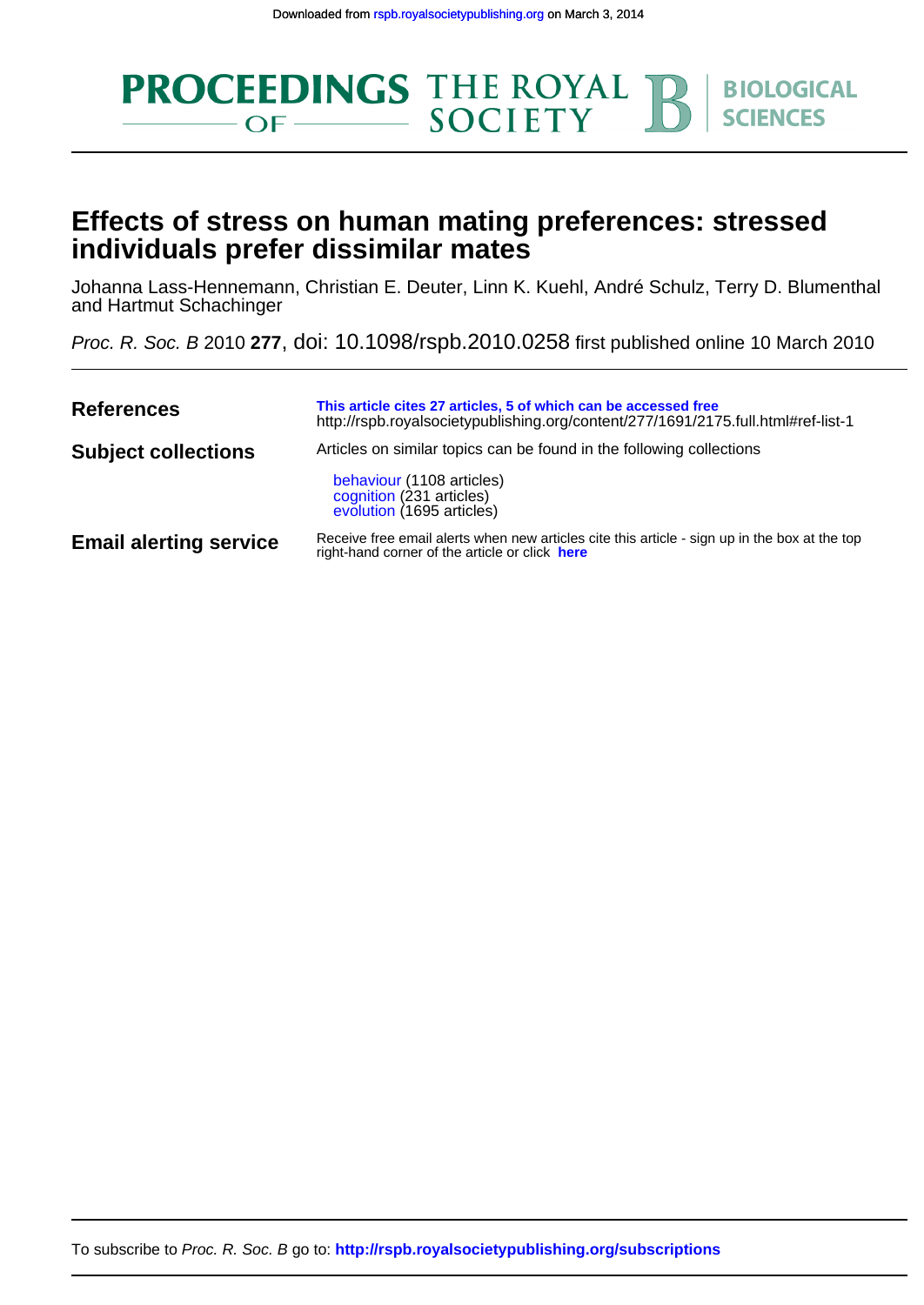

# Effects of stress on human mating preferences: stressed individuals prefer dissimilar mates

Johanna Lass-Hennemann $^{1,\ast},$  Christian E. Deuter $^{1},$  Linn K. Kuehl $^{1},$ André Schulz<sup>1</sup>, Terry D. Blumenthal<sup>2</sup> and Hartmut Schachinger<sup>1</sup>

> <sup>1</sup> Institute of Psychobiology, University of Trier, Trier, Germany<br><sup>2</sup> Department of Psychology, Wake Expect University, Winston Salem, N  ${}^{2}$ Department of Psychology, Wake Forest University, Winston-Salem, NC, USA

Although humans usually prefer mates that resemble themselves, mating preferences can vary with context. Stress has been shown to alter mating preferences in animals, but the effects of stress on human mating preferences are unknown. Here, we investigated whether stress alters men's preference for self-resembling mates. Participants first underwent a cold-pressor test (stress induction) or a control procedure. Then, participants viewed either neutral pictures or pictures of erotic female nudes whose facial characteristics were computer-modified to resemble either the participant or another participant, or were not modified, while startle eyeblink responses were elicited by noise probes. Erotic pictures were rated as being pleasant, and reduced startle magnitude compared with neutral pictures. In the control group, startle magnitude was smaller during foreground presentation of photographs of selfresembling female nudes compared with other-resembling female nudes and non-manipulated female nudes, indicating a higher approach motivation to self-resembling mates. In the stress group, startle magnitude was larger during foreground presentation of self-resembling female nudes compared with other-resembling female nudes and non-manipulated female nudes, indicating a higher approach motivation to dissimilar mates. Our findings show that stress affects human mating preferences: unstressed individuals showed the expected preference for similar mates, but stressed individuals seem to prefer dissimilar mates.

Keywords: mate choice; facial self-resemblance; stress; cold-pressor test; startle

## 1. INTRODUCTION

Mating is a central aspect of human and animal life, and many studies have investigated how humans and animals choose their mating partners. In humans, one of the most frequently investigated topics is the preference for similar versus dissimilar mates. Studies have shown that human romantic partners tend to resemble each other in many traits, including facial characteristics ([Griffths & Kunz](#page-9-0) [1973;](#page-9-0) [Zajonc](#page-9-0) et al. 1987; Bereczkei et al. [2002](#page-9-0), [2004](#page-9-0)). Recently, we also showed a preference for similar mates in an experimental manipulation of facial resemblance [\(Lass-Hennemann](#page-9-0) et al. submitted). Overall, experimental evidence indicates a preference for self-resembling mates, even though there is one study that showed a preference for dissimilar mates specifically for short-term relationships [\(DeBruine 2005](#page-9-0)).

However, mating preferences are also contextdependent, and one factor that has repeatedly been found to alter mate choice in animals is stress. Stress is an adaptive response that is typically thought to enhance the probability of survival in the face of threat, but it is becoming apparent that stress is also associated with sexual behaviour and mate choice. For example, corticosterone (a hormone released in response to stress) has been shown to reduce male odour preferences in female mice [\(Kavaliers & Ossenkopp 2001\)](#page-9-0). Furthermore, research

has shown that stress alters the mating preference of stalk-eyed flies, which show less preference for more attractive mates and a willingness to mate with less attractive mates than do non-stressed animals [\(Lopez 1999;](#page-9-0) Hingle et al[. 2001](#page-9-0)). These studies seem to indicate that stressed animals lose their 'normal' mating preferences.

However, the effects of stress on human mating preferences have not yet been investigated. From the animal studies described above, one could expect that humans also simply lose their preference for similar mates under stress. However, life-history theory ([Stearns 1992\)](#page-9-0) predicts that the optimal reproductive strategy for individuals in stressful environments is to maximize current reproduction to minimize the chances of lineage extinction. Having short-term relationships instead of long-term relationships is a way of increasing current reproduction and it has been shown that individuals who experience psychosocial stress have more short-term relationships than do individuals without a history of psychosocial stress ([Koehler & Chisholm 2009\)](#page-9-0). As described above, [Debruine \(2005\)](#page-9-0) found a preference for dissimilar mates in the context of a short-term relationship. Therefore, one might also argue that stress not only decreases mating preference for similar mates, but also increases mating preference for dissimilar mates.

To investigate the effects of stress on men's preferences for similar versus dissimilar mates, we used a set of erotic \* Author for correspondence ([lass1302@uni-trier.de](mailto:lass1302@uni-trier.de)). pictures of female nudes that were computer-modified to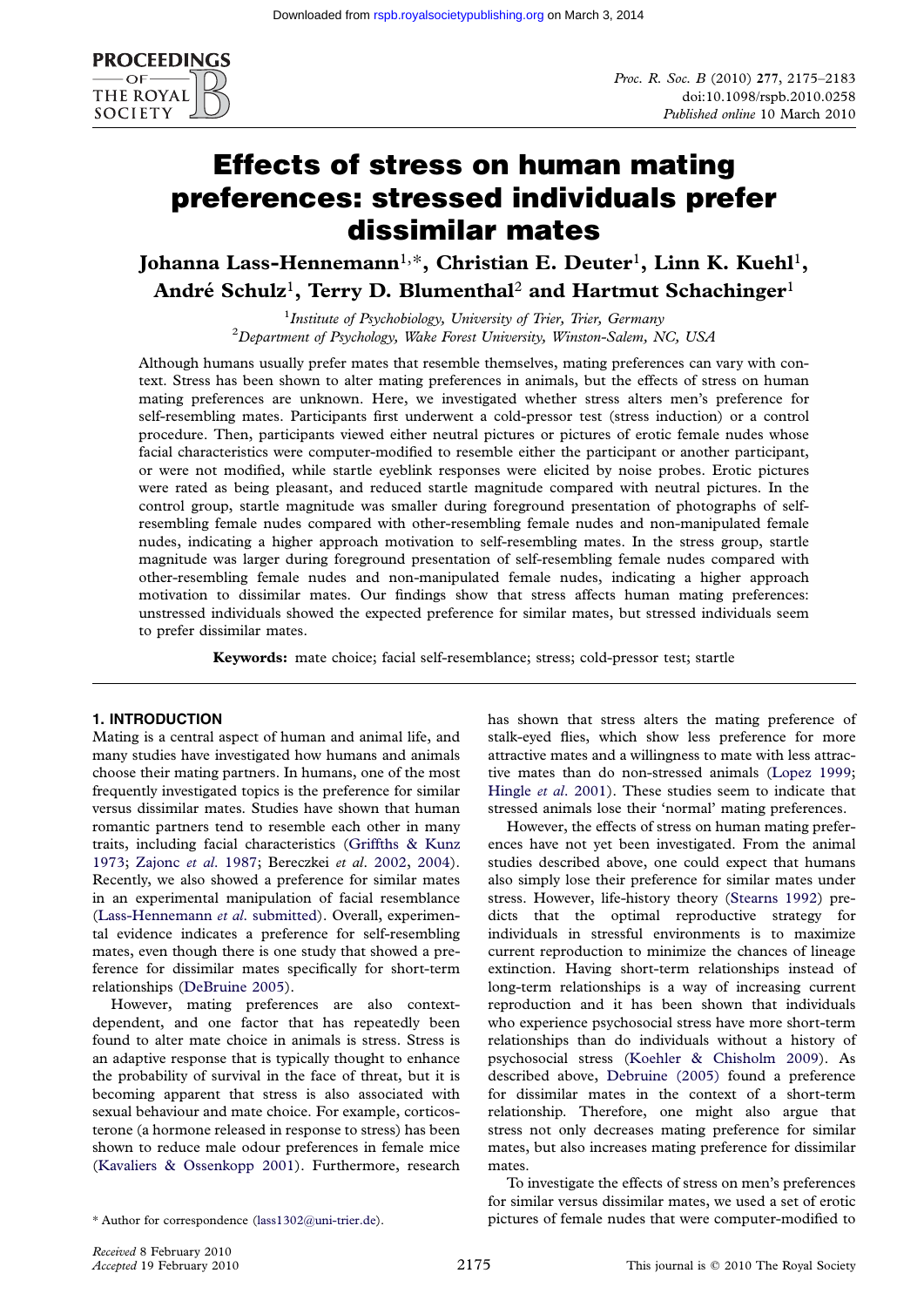resemble either the participant or another participant. We employed two independent methods to measure men's sexual attraction to the different erotic picture categories, subjective valence and arousal ratings of the erotic pictures, and affective startle response modulation. Affective startle modulation is a well validated and widely used method for assessing affective valence in the laboratory [\(Bradley](#page-9-0) et al. 1999). Numerous studies have shown that the startle reflex (elicited by a brief burst of noise) is facilitated when people view aversive pictures and inhibited when people view pleasant (especially erotic) pictures [\(Bradley](#page-9-0) et al. 2001). Viewing of aversive pictures leads to an activation of the defensive system and, therefore leads to an augmentation of the congruent defensive startle reflex. Viewing of pleasant pictures, on the other hand, engages the appetitive/approach system and leads to an inhibition of the non-congruent defensive startle reflex. Thus, affective startle modulation is not a direct measure of the physiological mechanisms underlying emotion, but rather an indirect measure of the activity of neurobiological structures involved in the processing of approach and withdrawal motivation. The inhibition of the startle reflex while viewing pleasant pictures reflects the activity of neurobiological circuits involved in approach motivation.

Affective startle modulation has been shown to generalize to a variety of foreground stimuli other than pictures that modify the emotional state of the participants [\(Bradley](#page-9-0) et al. 1999), and eliciting the startle response during foreground presentation of different stimuli serves as a validated measure of the affective valence of the presented stimuli. In particular, the startle modulation paradigm has been frequently used to analyse affective valence of and approach motivation to erotic pictures and film segments [\(Koukounas & Over 2000;](#page-9-0) [Koukounas & McCabe 2001;](#page-9-0) Prause et al[. 2008;](#page-9-0) Lass-Hennemann et al. [2009, submitted](#page-9-0)). Therefore, affective startle modulation appears to be an appropriate measure to evaluate how stress influences the attractiveness of, and approach motivation to, photographs of erotic female nudes. We used the affective startle modulation paradigm in addition to subjective ratings, because in previous studies it has served as a more sensitive measure for approach and withdrawal motivation than subjective ratings [\(Levenston](#page-9-0) et al. 2000; Lass-Hennemann et al. [2009, submitted](#page-9-0)). Subjective ratings are a voluntarily controllable measure, one that may be confounded by person variables such as social desirability and demand characteristics, while the startle response is a pre-attentive measure of approach motivation that is not easily controllable by the participant.

In our study, participants first underwent a stressful procedure or a non-stressful control procedure. Then, participants viewed pictures of erotic female nudes whose facial characteristics were either computermodified to resemble the participant, or made to resemble another person, or were not manipulated, as well as viewing neutral pictures.

Based on previous research ([Lass-Hennemann](#page-9-0) et al. [submitted](#page-9-0)), we predicted that non-stressed participants would show a preference for similar mates, as indicated by decreased startle magnitude in the presence of pictures of self-resembling erotic female nudes. We predicted that stressed participants would not show the usual preference

for similar mates, but instead a preference for dissimilar mates, as indicated by an inhibition of startle magnitude (indicating approach motivation) in the presence of pictures of other-resembling female nudes and nonmanipulated female nudes.

# 2. MATERIAL AND METHODS

## (a) Participants

Participants were 50 male heterosexual students at the University of Trier, Germany, who responded to notices offering 25E for taking part in two different experiments. Participation was limited to heterosexual Caucasian students without beards, piercings or tattoos in the facial region. Furthermore, only participants with normal or corrected to normal vision and no history of hearing problems were included in the study. Participation was also limited to healthy non-smokers with body mass index in the normal range of between 20 and 25 kg m<sup>2</sup>. Exclusion criteria were determined by a telephone screening interview that the respondent completed before being invited to take part. We also required participants to refrain from physical exercise, alcohol, caffeinated drinks and meals within 3 h prior to each of the two experimental sessions. The research was approved by the responsible local ethics committee, and all participants gave their written informed consent.

#### (b) Materials and design

Experimental material consisted of 40 pictures, 30 of which showed erotic female nudes with a completely visible face (i.e. no hair covering parts of the face), a direct gaze at the observer and a neutral facial expression. The other 10 pictures were neutral pictures selected from the International Affective Picture System<sup>[1](#page-9-0)</sup> (household objects) ([Lang](#page-9-0) et al. [1999\)](#page-9-0).

We used computer imaging techniques to manipulate facial resemblance between pictures of the face of each participant and the faces of the pictures of the erotic female nudes. The pictures of the erotic female nudes formed the basis for the morphing procedure, in which the face of the participant was morphed into the face of the erotic female nude ([figure 1\)](#page-3-0). Templates were created that specified the contours and certain landmarks on each face. The morphing routine itself comprises two processes: a shape morph averages the distance between the features of both faces that were specified in the template and a colour morph averages the colours of each pixel. These processes result in two different output images, and the colour morph was used as a layer on top of the shape morph. To ensure that the resulting female nude pictures still looked attractive and feminine, transparency was added to the colour morph layer to a 30 per cent degree. This means that the morphed picture shared 50 per cent of the shape of the participants' face, but only 30 per cent of the colour information. By doing this, a composite face was created which was in favour of the women's features, i.e. the face was still primarily female and fitted to the body of the erotic female nude, even though it had a subtle resemblance to the participant. For further details on the underlying technology, see [Tiddeman](#page-9-0) et al. (2001). No participants reported detecting the nature of the experiment, suggesting that the morphing did not result in conscious recognition of their own face by any participant.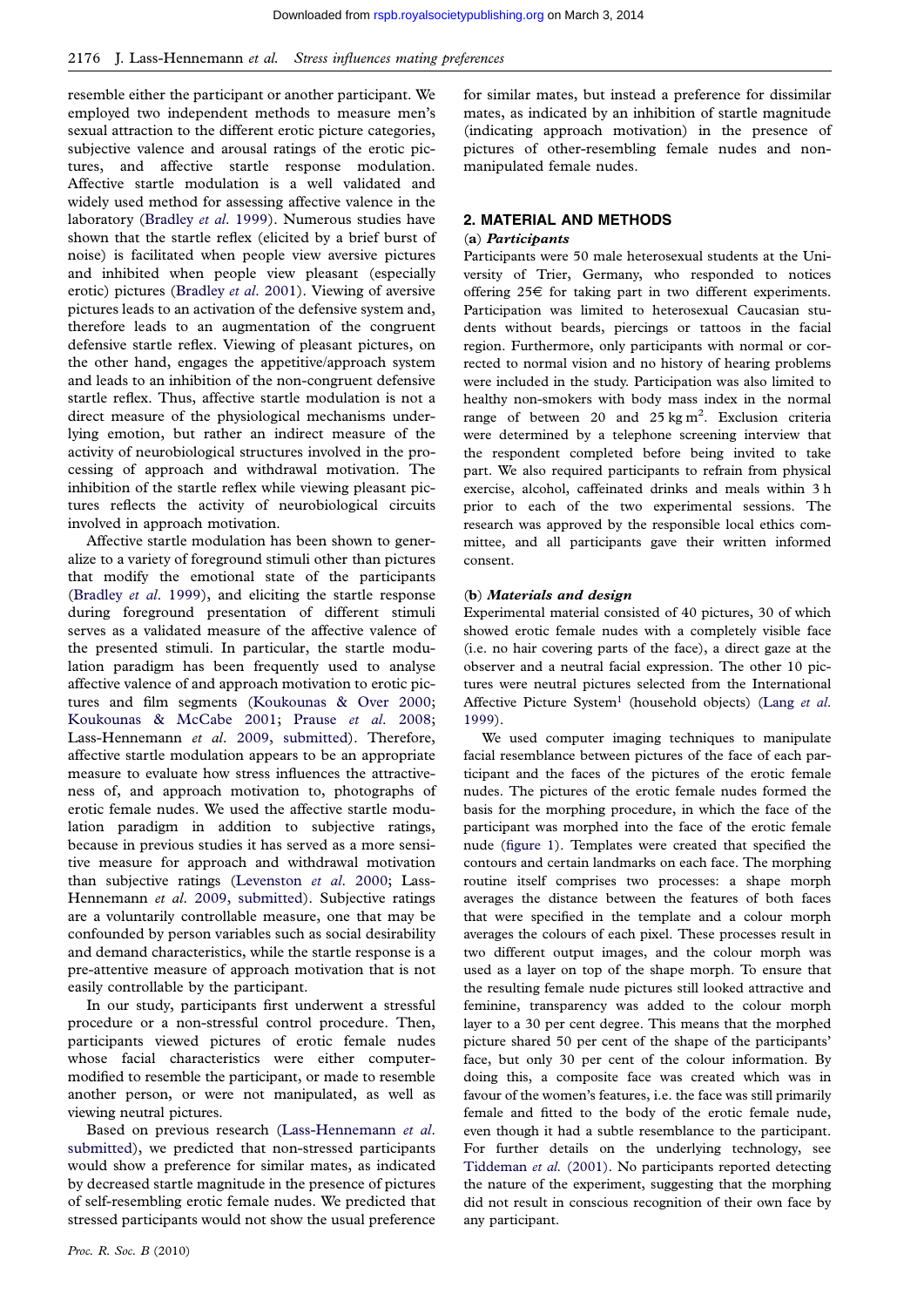<span id="page-3-0"></span>

Figure 1. Image editing procedure: the nude woman's detailed face (1) was morphed with the portrait picture of the participant (2). The morphing software produces two output images, a shape-only morph (3a) and a combined shape-colour morph (3b). In a second step, the shape-colour morph is used as a semi-transparent layer on top of the shape-only morph. All artefacts of the morphing procedure are eliminated. The resulting image (4) was photo-mounted on the woman's body in a last step (5). The resulting image was used as a stimulus (the image was not masked in the experiment).

The 30 pictures of the erotic female nudes were randomly assigned to three subsets that consisted of 10 erotic female nudes each. For each participant, one of the three subsets was morphed with his own face and formed the 'selfresembling' erotic female nude picture set, so that 10 pictures had a subtle resemblance to the participant. Ten other photos of erotic female nudes were morphed with the face of a different participant and formed the 'other-resembling' erotic female nude picture set. The remaining 10 female nude pictures remained in their original state and were used as the 'non-manipulated' erotic female nude picture set. For the assignment of the picture sets to the participants, we employed a cross-over design: pairs of two participants were presented with the same version of the picture sets, so that the picture set that formed the self-resembling erotic female nude picture set for participant A formed the otherresembling erotic female nude picture set for participant B and vice versa. That is, every morphed picture set functioned once as the self-resembling erotic female nude picture set and once as the other-resembling erotic female nude picture set.

We included the non-manipulated erotic female nude pictures as a control condition to test whether morphed erotic female nude pictures led to a comparable startle inhibition as non-manipulated erotic female nude pictures. Furthermore, we included neutral pictures as a control to illustrate the effect of affective startle modulation. Pictures were displayed on an LCD monitor and picture onset was virtually instantaneous.

#### (c) Cover story

To be able to morph the participants' faces into the faces of the erotic female nudes, we had to obtain a standardized photograph of each participant's face. For the nature of the experiment, it was necessary that participants did not know about the true purpose of the experiment. To assure this,

we used the following cover story: participants were told that for a payment of  $25 \in$  they could participate in two unrelated studies in our laboratory: the experimenter told participants that the first study was to establish a new emotional face database that would be used for psychophysiological research in our laboratory. The second study would analyse the influence of acute pain on emotional and physiological reactions to erotic pictures. Furthermore, the experimenter explained that both studies were run together for economic reasons.

#### (d) Procedure

#### (i) Photograph acquisition

If the participant met the criteria in the telephonic interview, he was invited to our laboratory to take the photographs of his face. After arriving at the laboratory, the experimenter asked the participant to sign an informed consent in which the participant approved the scientific usage of the photographs of his face.

The experimenter instructed the participant to look into the camera with a neutral facial expression. Then, the experimenter took the portrait photographs with a digital camera from a distance of 80 cm in a fully lit room.

## (ii) Startle pre-test

Directly after the photographs were taken, participants underwent a brief startle paradigm. The experimenter explained to the participants that the reaction to startle probes was the main dependent measure in the second study and that some people do not respond to these startle probes. Furthermore, he explained that only those people who showed a reliable startle reaction to the stimuli would be able to participate in the second study. The experimenter attached electrodes for electromyographic (EMG) measurement of the left musculus orbicularis oculi below the left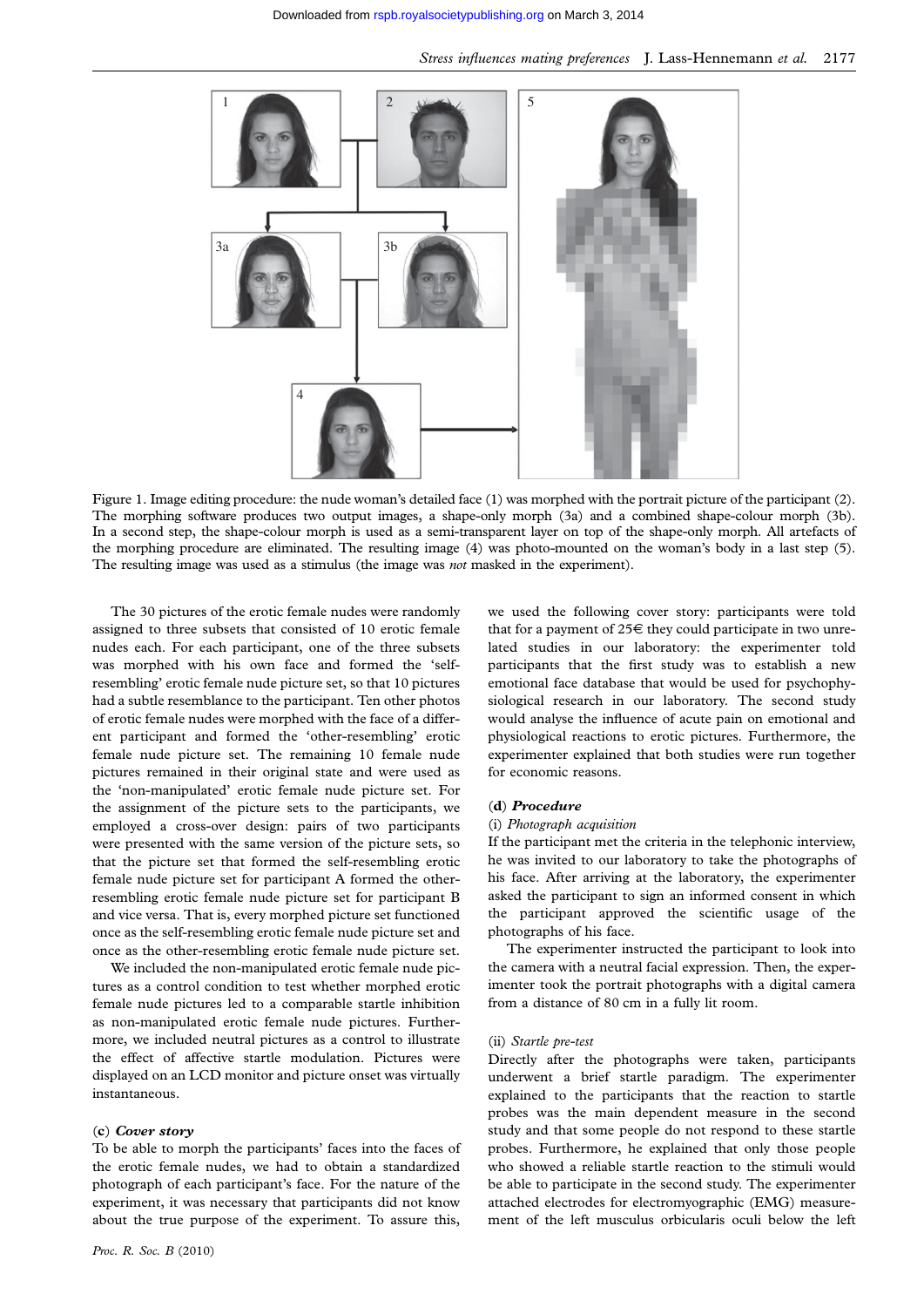eye of the participant with an inter-electrode distance of 1.5 cm (centre to centre). A third electrode taped on the forehead served as a reference. Electrode placement and skin preparation followed published guidelines [\(Blumenthal](#page-9-0) et al[. 2005\)](#page-9-0). Ten startle probes (105 db broadband noise, 50 ms, instantaneous rise time) were presented to each participant and the EMG responses to the startle probes were recorded.

After finishing the startle pre-test, an appointment for the second part of the study was made with the participants. Six participants showed less than 70 per cent measurable startle responses and were therefore not invited to the second part of the study. Every participant received  $5 \in$ ; for participation and left the laboratory.

#### (iii) Electrode placement and pre-measurement

Participants arrived for the second appointment about one week after the pictures were taken. During this week, participants' pictures were morphed with one subset of the erotic female nude pictures.

Experimental sessions were run between 14.00 and 17.00 to control for diurnal cycle of cortisol. When participants arrived at our laboratory, they were asked to sit in a comfortable chair approximately 80 cm in front of a computer screen with a visual angle of  $25^\circ$ . Then, the experimenter attached electrodes for EMG measurement (as described above in  $\S2d(i)$  and electrodes for electrocardiographic (ECG) measurement according to a standard lead II configuration. Furthermore, to measure continuous blood pressure, a cuff was placed around the middle finger of the left hand of each participant. After the electrode placement, ECG and blood pressure were recorded for 3 min (premeasurement). After the pre-measurement, a saliva sample was collected using Salivette tubes (Sarstedt). The participant first placed a cotton swab provided with each Salivette tube in his mouth and gently chewed on it for about a minute. The swab was then placed back in the Salivette tube. Tubes were stored at room temperature until completion of the experimental session and were then kept at  $-20^{\circ}$ C until analysis.

#### (iv) Assignment to stress or non-stress conditions

After we gathered the saliva sample, we assigned participants randomly to either a cold water stress condition or a warm water non-stress condition.

#### (v) Stress condition: cold-pressor test

The experimenter then informed participants assigned to the stress condition that they would be immersing their hand in ice water for as long as they could tolerate, that the procedure was potentially painful and that their performance would be videotaped so that the researchers could analyse their facial expressions. The cold-pressor (ice-water) test is a frequently used and well-validated laboratory pain stressor (for a review, see [Lovallo 1975\)](#page-9-0) and has been shown to activate both biological stress systems: the hypothalamo–pituitary–adrenal axis and the autonomic nervous system ([Schwabe](#page-9-0) et al. [2008\)](#page-9-0). Then, the experimenter asked participants to immerse their right hand up to the wrist into a cold water bath maintained at  $0-4^{\circ}$ C, while keeping the computer screen in view to see additional instructions. A female experimenter watched the participants during the cold water stress task. After 3 min, the computer screen told participants to

remove their hand from the water. All participants kept their hand in the ice water for the full 3 min.

#### (vi) Non-stress condition: warm water test

The experimenter asked participants in the non-stress condition to place their right hand including the wrist into a tub of warm water, which was maintained at normal body temperature (35–37 $^{\circ}$ C), and to keep the computer screen in view. The experimenter then left the room. After 3 min, the computer screen told participants to remove their hand from the water. All participants kept their hand in the warm water for the full 3 min.

#### (e) Ratings of stress, pain and unpleasantness

Immediately after the participants took their hand out of the cold or warm water, the computer screen prompted them to rate separately on scales ranging from 0 ('not at all') to 100 ('very much') in 10-point increments, first how 'stressful' the previous hand immersion had been, then how 'unpleasant' it had been and then how 'painful' it had been.

#### (f) Post-measurement

Immediately after the stress, unpleasantness and pain ratings, another saliva sample was collected and participants' heart rate and blood pressure were measured again for 3 min (post-measurement).

### (g) Affective startle modulation paradigm

After the post-measurement, participants were instructed via computer screen that a series of pictures would be displayed on the computer screen and that each picture should be viewed for its entire duration. Participants were also asked to relax, to neither move nor speak and to avoid long periods of eye closure. Finally, they were told that brief noises would be delivered via headphones. Six startle probes presented before the experimental session served as habituation trials. Then, the previously described pictures (self-resembling erotic female nudes, other-resembling erotic female nudes, non-manipulated erotic female nudes and neutral pictures) were displayed on the computer screen in a counterbalanced order for each participant. One slide of each of the four picture categories was presented once in a randomized order before a new cycle with another randomized sequence began, such that the same category could never be presented in more than two consecutive slides. Each picture was shown for 6 s and an acoustic startle probe was presented between 3 and 5 s after picture onset in eight (of 10) pictures per category, for a total of 40 picture trials. A black screen was shown for 4 s in every inter-picture interval. After completing the affective startle modulation paradigm (about 15 mins after the stress manipulation), the computer screen prompted participants to collect another saliva sample.

#### (i) Pleasure and arousal ratings

After collection of the second saliva sample, all pictures were presented again, one at a time, and the participants were asked to evaluate each picture for perceived pleasure and arousal using self-assessment-Manikin ratings ranging from one to nine (one indicates very low pleasure and arousal, and nine very high pleasure and arousal) ([Bradley & Lang 1994\)](#page-9-0).

After completing the ratings (about 30 min after the stress manipulation), participants provided another saliva sample. Then, the experimenter led participants to a nearby room and instructed them to collect additional saliva samples at 45 and 60 min after the stress or non-stress (cold or warm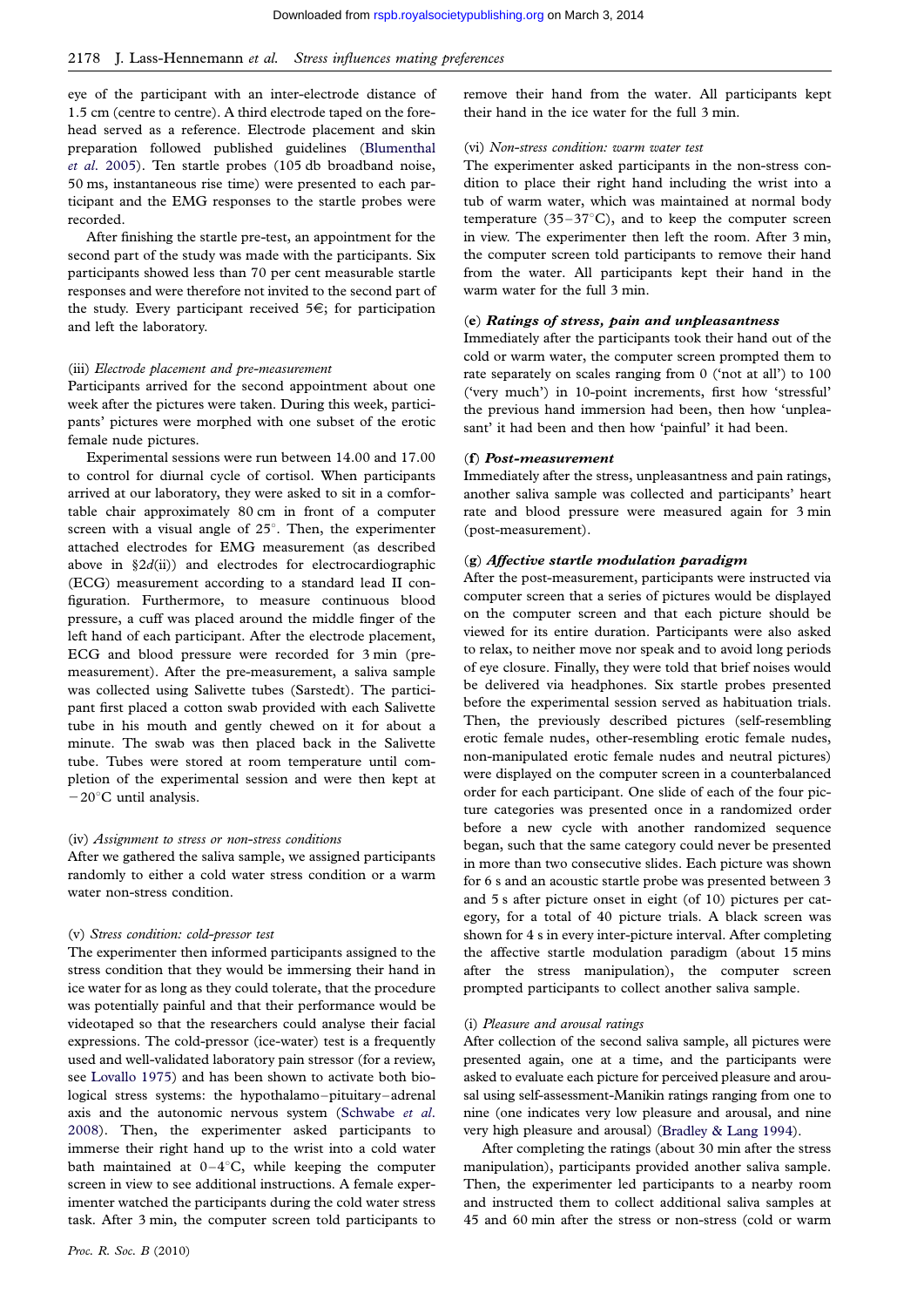water) procedure. After the last saliva sample was collected, participants filled out a small questionnaire about their opinion about the purpose of the experiment: They were asked if they found anything special about the pictures of the erotic female nudes. None of the participants correctly detected that the pictures were digitally altered. After completing the questionnaire, the participants received  $20 \in$  and were thanked for their participation.

# (ii) Debriefing

We did not inform participants about the true purpose of the experiment until we finished the data acquisition of all participants, because we wanted to avoid participants speaking about the experiment with other potential participants. After we finished data acquisition, we contacted each participant and explained the purpose of the experiment. Participants were encouraged to contact the experimenter at any time if they had further questions.

## (h) Physiological recordings and data analysis (i) Startle magnitude data

The startle response was assessed as peak EMG activity of the left orbicularis oculi, and was recorded with a Biopac MP 150 system and an EMG 100C amplifier at a sampling rate of 1000 Hz, with a notch filter of 50 Hz and a bandpass filter of 28–500 Hz. The raw signal was rectified and integrated online with a time constant of 10 ms. A semiautomated PC programme was used to analyse EMG data. The algorithm identified response peaks in the time interval of 20–150 ms after stimulus onset and baseline was set to 50 ms prior to stimulus onset. EMG data of all participants were manually confirmed with respect to non-response (no visible startle response) and/or artefacts (i.e. voluntary or spontaneous eyeblinks coinciding with the startle stimulus, trials with excessive background noise, multiple peaks).

The startle response was defined as the difference between a stable baseline (50 ms before stimulus onset) and the maximum magnitude of the EMG 20–150 ms after startle stimulus onset. If a response was not visible within the typical response latency range of a particular participant response magnitude was set to zero. Zero response magnitude data were included in the averaging procedure, with startle response magnitude as the output measure. There are wide inter-individual differences in the absolute size of the startle magnitude that are often unrelated to the experimental phenomena of interest. To test whether this was the case for our experiment, we compared startle magnitude for the stress and the control group using neutral pictures as the reference category. Startle magnitude for neutral pictures differed non-significantly between the two groups. To eliminate the impact of these differences, we standardized the raw data with intra-individual T-scores using all blinks of each participant as the standard distribution, as recommended by [Blumenthal](#page-9-0) et al. (2005).

# (ii) Cardiovascular data

The ECG signal was high-pass filtered (Biopac ECG100; HPF: 0.5 Hz) and stored to disc (1 kHz), and heart rate was derived from the ECG measure. Beat detection and artefact control was performed offline with WINCPRS (Absolute Aliens, Oy, Turku, Finland).

Continuous blood pressure was recorded using the Finapres System (Ohmeda, Englewood, CO, USA). Beat-to-beat systolic and diastolic blood pressure were determined offline by WINCPRS software. Owing to technical problems during data acquisition, the cardiovascular data of one participant in the warm water non-stress group and the cardiovascular data of two participants in the cold water stress group were missing.

#### (iii) Saliva

After thawing the saliva samples for biochemical analysis, the fraction of free cortisol in saliva was determined using a timeresolved immunoassay with fluorometric detection, as described in detail elsewhere ([Dressendorfer & Kirschbaum](#page-9-0) [1992](#page-9-0)). The saliva of one participant in the warm water non-stress condition was missing.

### (i) Statistical analysis

Data were analysed by repeated measures or mixed design analysis of variance (ANOVA) as appropriate, with the alpha level set at  $p < 0.05$ . Significant effects were further analysed by Bonferroni correction adjusted post hoc tests. Effect sizes are reported as partial  $\eta^2$ .

#### 3. RESULTS

#### (a) Manipulation checks

In order to analyse the effects of stress on men's preference for similar mates, it was important to show that the cold water stress procedure actually stressed participants in contrast to the warm water non-stress procedure. This requirement was met, as follows.

## (i) Stress induction: cortisol response

The results for cortisol, which indicate activity of the hypothalamo–pituitary–adrenal axis, supported the effectiveness of the stress manipulation. A mixed 2 (stress condition: cold water stress, warm water non-stress)  $\times$  6 (saliva sample occasion:  $-1$  (pre-manipulation),  $+1$ (post-manipulation),  $+15$ ,  $+30$ ,  $+45$ ,  $+60$  min) ANOVA with repeated measures on the saliva sample occasion factor found, as expected, a significant interaction,  $F_{5,205} = 10.424$ ,  $p < 0.001$ ,  $\eta^2 = 0.24$ ) [\(figure 2](#page-6-0)). This significant interaction, together with the pattern evident in [figure 2,](#page-6-0) shows that after the stress manipulation, cortisol levels were significantly increased by the cold water stress task but not by the warm water non-stress task.

## (ii) Stress induction: subjective stress ratings

The subjective and cardiovascular stress indices are shown in [table 1,](#page-6-0) separately for the cold water stress and warm water non-stress conditions. The upper section of [table 1](#page-6-0) presents the mean subjective unpleasantness, stress and pain ratings. Participants in the cold water stress condition experienced the hand immersion as significantly more unpleasant,  $F_{1,42} = 79.47$ ,  $p < 0.001$ ,  $\eta^2 = 0.65$ , stressful,  $F_{1,42} = 38.65, p < 0.001, \eta^2 = 0.48$ , and painful,  $F_{1,42} =$ 168.79,  $p < 0.001$ ,  $\eta^2 = 0.81$ , than did participants in the warm water non-stress condition.

## (iii) Stress induction: systolic blood pressure

Participants' mean systolic blood pressure, by stress condition and assessment occasion, are shown in the second section of [table 1.](#page-6-0) The stress induction procedure elevated systolic blood pressure in the cold water stress condition compared with the warm water non-stress condition, as shown by a 2 (stress condition: cold water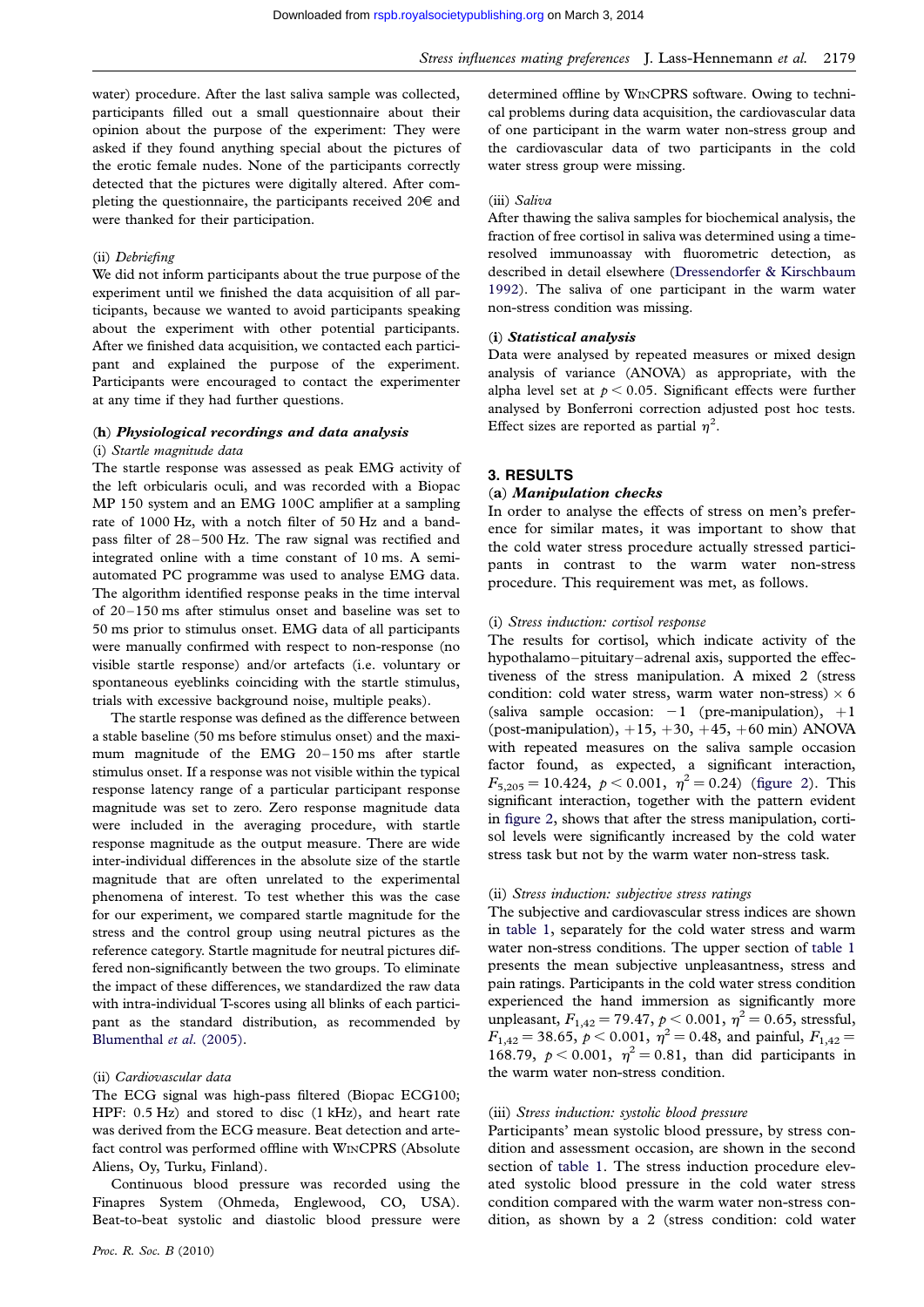<span id="page-6-0"></span>

Figure 2. Salivary cortisol in nanomoles per litre at several time points across the experiment. The bar represents the time of the stress and the non-stress manipulation, respectively. Error bars indicate 1 s.e. Filled circles on a line, cold water; unfilled circles on a line, warm water non-stress; and shaded box, time of warm water/cold water procedure.

stress, warm water non-stress)  $\times$  3 (assessment occasion: before, during, and after hand immersion) mixed ANOVA that found the interaction between factors significant,  $F_{2,78} = 35.56, p < 0.001, \eta^2 = 0.47$ . Post hoc analyses of intergroup differences at each of the three assessment occasions revealed a significant difference in systolic blood pressure only during hand immersion in the water,  $F_{1,39} = 33.63$ ,  $p < 0.001$ ,  $\eta^2 = 0.46$ .

#### (iv) Stress induction: diastolic blood pressure

Comparable results were obtained for diastolic blood pressure, the means of which are displayed by stress condition and assessment occasion in the third section of table 1. A mixed  $2 \times 3$  ANOVA of these means found that the interaction was significant,  $F_{2,78} = 21.20, p <$ 0.001,  $\eta^2$  = 0.35, and post hoc analyses of these means further revealed a significant difference between the stress and non-stress groups only during hand immersion in the water,  $F_{1,39} = 19.53$ ,  $p < 0.001$ ,  $\eta^2 = 0.334$ .

#### (v) Stress induction: heart rate

The mean heart rates of participants in each of the two stress conditions, by assessment occasion, are shown in the last section of table 1. The stress condition  $\times$  assessment occasion interaction was also significant,  $F_{2,78} = 13.82$ ,  $p = 0.42$ , and post hoc analyses of these means again found a significant difference between groups only during hand immersion,  $F_{1,39} = 4.40, p < 0.04, \eta^2 = 0.10$ .

### (b) Startle magnitude

To analyse the effects of stress on approach motivation to similar and dissimilar mates, we employed a mixed design ANOVA with the between subject factor stress condition (cold water stress, warm water non-stress) and the withinsubject factor picture content (four levels: self-resembling, other-resembling, not-manipulated and neutral). To be able to analyse the effects of stress on approach motivation to similar and dissimilar mates, we had to first show that affective startle modulation actually took place. As expected, startle response magnitude was affected by picture content  $(F_{3,126} = 17.55, p < 0.001, \eta^2 = 0.30)$ . Startle probes elicited larger blink responses during foreground

Table 1. Subjective stress ratings as well as systolic and diastolic blood pressure (mmHg) and heart rate (beats per minute) before (pre), during and after (post) hand immersion in warm or cold water in the two treatment groups. (Data represent  $M \pm$  s.e.m.)

|                                 | warm water test                     | cold-pressor test  |  |  |
|---------------------------------|-------------------------------------|--------------------|--|--|
|                                 | subjective stress ratings $(0-100)$ |                    |  |  |
| unpleasant                      | $1.90 + 5.12$                       | $58.57 + 30.04**$  |  |  |
| stressful                       | $5.24 + 11.67$                      | $41.42 + 25.74**$  |  |  |
| painful                         | $0.476 + 2.18$                      | $64.29 + 22.71**$  |  |  |
| systolic blood pressure (mm Hg) |                                     |                    |  |  |
| pre                             | $130.15 + 9.34$                     | $127.15 + 10.79$   |  |  |
| during                          | $139.46 + 15.91$                    | $172.52 + 20.41**$ |  |  |
| post                            | $132.53 + 15.28$                    | $135.05 + 13.91$   |  |  |
|                                 | diastolic blood pressure (mm Hg)    |                    |  |  |
| pre                             | $71.65 + 9.27$                      | $71.19 + 15.14$    |  |  |
| during                          | $78.04 + 12.54$                     | 99.15 $\pm$ 17.72* |  |  |
| post                            | $74.98 \pm 13.77$                   | $78.41 \pm 17.52$  |  |  |
| heart rate (beats per minute)   |                                     |                    |  |  |
| pre                             | $73.02 + 11.90$                     | $73.14 + 11.14$    |  |  |
| during                          | $73.27 + 10.55$                     | $79.98 + 9.89*$    |  |  |
| post                            | $73.01 + 9.87$                      | $70.86 + 11.51$    |  |  |

 $*_p$  < 0.05 compared with warm water test.

 $**p < 0.001$  compared with warm water test.

presentation of neutral pictures than during presentation of self-resembling erotic female nudes ( $p < 0.001$ ), otherresembling erotic female nudes ( $p < 0.001$ ) and nonmanipulated erotic female nudes ( $p < 0.001$ ), showing the expected startle inhibition for appetitive pictures.

The experimental findings of central importance tested the hypothesis that the startle activity in the different erotic picture categories differed between the cold water stress and the warm water control group. The interaction between stress condition (cold water stress, warm water non-stress) and picture content (self-resembling, otherresembling, non-manipulated and neutral) for startle magnitude was significant  $(F_{3,126} = 6.796, p < 0.001,$  $\eta^2$  = 0.132). Replicating earlier findings [\(Lass-Hennemann](#page-9-0) et al[. submitted\)](#page-9-0), in the warm water non-stress group foreground presentation of pictures of self-resembling erotic female nudes led to a larger inhibition of the startle reflex compared with other-resembling erotic female nudes  $(p < 0.05)$  and non-manipulated erotic female nudes ( $p < 0.01$ ), indicating a higher approach motivation to self-resembling erotic pictures. In the cold water stress group, however, self-resembling erotic female nudes led to less inhibition of the startle reflex compared with other-resembling ( $p < 0.05$ ) and nonmanipulated erotic female nudes ( $p < 0.05$ ), indicating a higher approach motivation to other-resembling and non-manipulated erotic pictures. Startle reactivity was larger in the presence of self-resembling than otherresembling female nudes in 16 of 22 participants in the stress condition and smaller in the presence of self-resembling female nudes in 16 of 21 participants in the control condition [\(figure 3](#page-7-0)).

## (c) Self-report pleasure and arousal ratings

Analysis of picture valence ratings revealed a main effect of content  $(F_{3,126} = 54.68, p < 0.001, \eta^2 = 0.56)$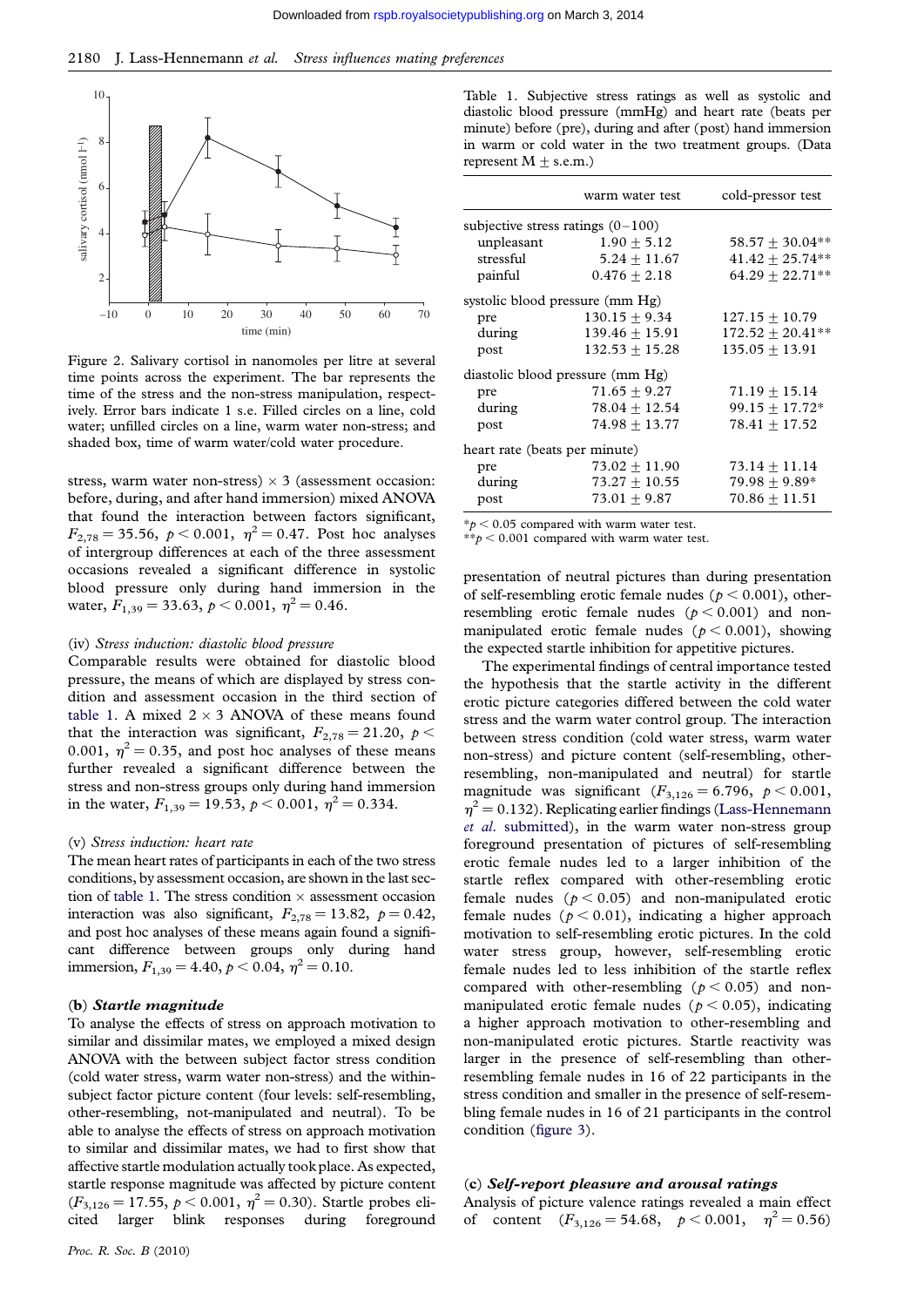<span id="page-7-0"></span>

Figure 3. Blink magnitude to startle stimuli during foreground presentation of four different picture contents: (a) photographs of erotic female nudes with manipulated facial similarity to the participant (self-resembling), (b) photographs of erotic female nudes with manipulated facial similarity to another participant (other-resembling), (c) photographs of erotic female nudes whose facial characteristics were non-manipulated (not-manipulated), and (d) neutral pictures in the stress and the control group. Data are reported as T-scores. Error bars indicate 1 s.e. Black shaded boxes, cold water; grey shaded boxes, warm water.

(table 2). All three erotic picture categories were rated to be more pleasant than the neutral pictures (all  $ps <$ 0.001). A significant stress condition  $\times$  picture content interaction showed that the stress and control groups differed in their valence ratings for the four picture categories. Post hoc tests showed that participants in the cold water stress group rated self-resembling female nudes to be less pleasant than other-resembling ( $p <$ 0.05) or non-manipulated erotic female nudes ( $p < 0.05$ )  $(F_{3.63} = 29.09, p < 0.001, \eta^2 = 0.58)$ , while participants in the warm water non-stress group rated self-resembling erotic female nudes to be more pleasant than other-resembling female nudes ( $p < 0.001$ ) and non-manipulated female nudes  $(p < 0.001)$   $(F_{3.63} = 36.55, p < 0.001,$  $\eta^2$  = 0.63). Both groups rated all erotic picture categories to be more pleasant than neutral pictures (all  $ps < 0.001$ ). Group t-tests showed that the difference in valence ratings for self-resembling female nudes between the two groups was significant  $(T_{42} = -3.897, p < 0.001)$ .

Analysis of arousal ratings also revealed a main effect of picture content  $(F_{3,126} = 165.02, p < 0.001, \eta^2 = 0.79)$ . All three erotic subsets were rated to be more arousing than neutral pictures ( $p < 0.001$ ). However, there was no interaction between stress condition and picture content  $(F_{3,126} = 1.93, p = 0.13)$ . Both groups' arousal ratings for the four picture categories were comparable with each other. Overall, these findings indicate that participants in the stress group experienced self-resembling erotic pictures as less pleasant than participants in the control group, although both groups experienced all three erotic categories to be equally arousing.

# 4. DISCUSSION

Humans usually prefer similar mates. However, mating preferences in animals have been shown to be influenced

Table 2. Mean reports of rated pleasure and arousal of the cold water stress and the warm water non-stress group when viewing self-resembling erotic pictures, other-resembling erotic pictures, not manipulated erotic pictures and neutral pictures. (Note: data represents mean  $\pm$  s.d.)

|                          | warm water<br>test | cold-pressor<br>test |
|--------------------------|--------------------|----------------------|
| self-resembling erotica  |                    |                      |
| pleasure ratings $(1-9)$ | $7.60 + 1.10$      | $6.26 + 1.19$        |
| arousal ratings $(1-9)$  | $5.84 \pm 1.52$    | $5.62 + 1.17$        |
| other-resembling erotica |                    |                      |
| pleasure ratings $(1-9)$ | $6.57 + 1.21$      | $6.82 + 0.92$        |
| arousal ratings $(1-9)$  | $5.77 + 1.59$      | $6.14 + 1.21$        |
| not manipulated erotica  |                    |                      |
| pleasure ratings $(1-9)$ | $6.25 \pm 1.19$    | $7.02 + 1.09$        |
| arousal ratings $(1-9)$  | $5.82 + 1.71$      | $5.60 \pm 1.11$      |
| neutral pictures         |                    |                      |
| pleasure ratings $(1-9)$ | $5.00 + 0.75$      | $5.00 + 0.63$        |
| arousal ratings $(1-9)$  | $2.54 + 1.42$      | $1.99 + 0.85$        |

by stress. In this study, we asked the question whether stress influences men's preference for similar mates. To test this, we employed two independent methods to measure sexual attraction: subjective valence and arousal ratings, and affective modulation of startle. We predicted that stress would modulate affective startle inhibition in the presence of pictures of self-resembling erotic female nudes. For non-stressed participants, we replicated earlier findings showing that the startle response magnitude was smaller during foreground presentation of photographs of self-resembling female nudes compared with otherresembling female nudes and non-manipulated female nudes ([Lass-Hennemann](#page-9-0) et al. submitted). In the stress group, we observed the opposite pattern: startle response magnitude was larger during foreground presentation of self-resembling female nudes compared with otherresembling female nudes and non-manipulated female nudes. The results for subjective valence ratings were in the same direction: participants in the cold water stress group rated self-resembling erotic female nudes to be less pleasant than other-resembling female nudes and non-manipulated female nudes, while participants in the warm water non-stress group rated self-resembling pictures to be more pleasant than other-resembling and non-manipulated female nudes. However, this effect was not found for arousal ratings: arousal ratings for the three erotic picture categories did not differ between the stress and the control group. Importantly, none of our participants detected the digital alteration of the erotic female nudes. Therefore, we succeeded in creating pictures of erotic female nudes with a subtle and undetected resemblance to the participant.

Our findings indicate that under non-stressful circumstances, facial self-resemblance increases attractiveness ratings and the activity of neurobiological structures involved in approach motivation, suggesting that similar potential mates lead to greater approach motivation and, thus, to higher sexual attractiveness than dissimilar mates. Under stressful conditions, however, these mating preferences seem to be reversed. Our findings indicate greater approach motivation to other-resembling female nudes and non-manipulated female nudes under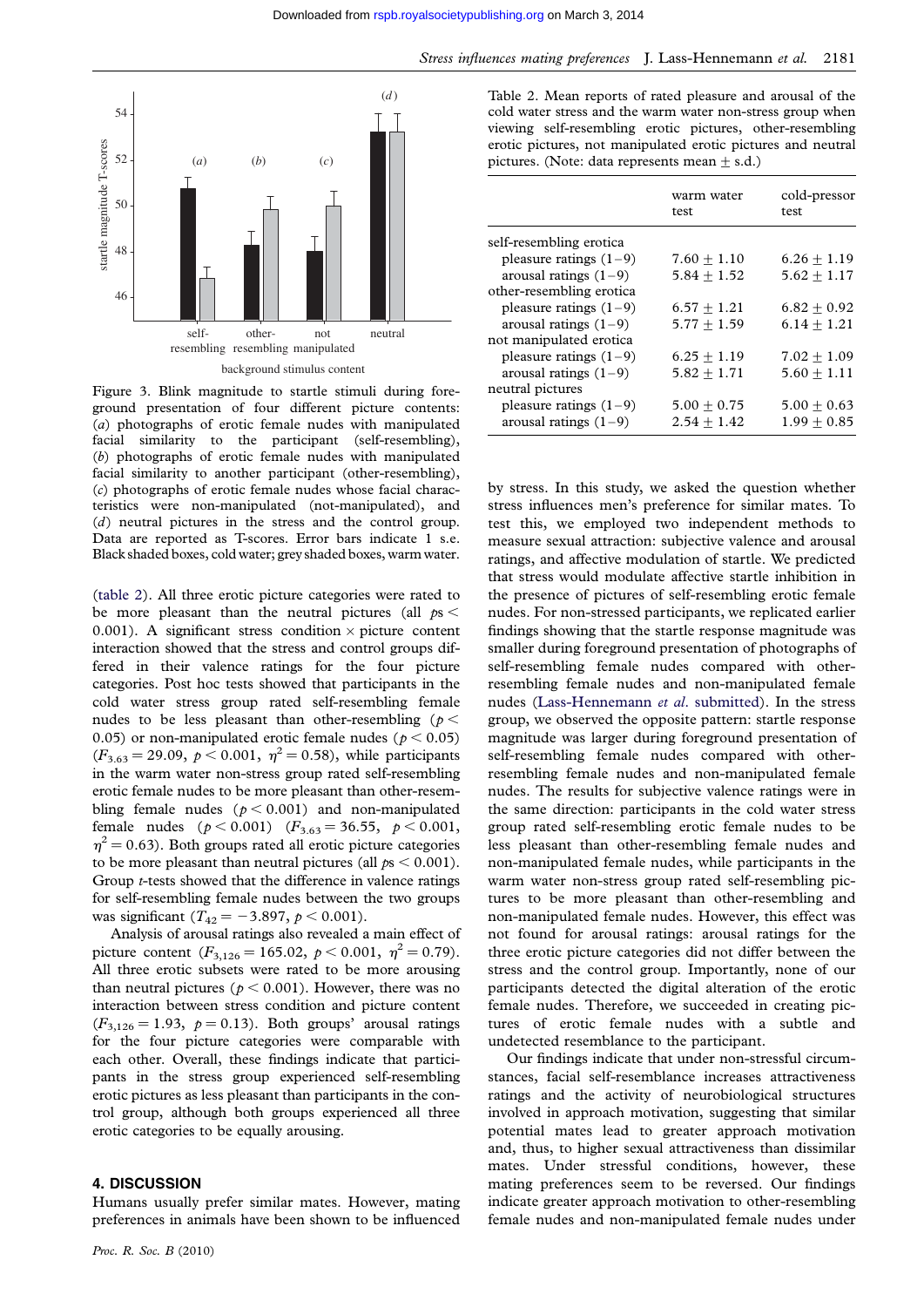stressful circumstances, and thus to higher sexual attractiveness of dissimilar mates compared with similar mates. Importantly, this result was not only found for subjective ratings, but also for modulation of startle magnitude. Subjective ratings are a voluntarily controllable measure, one that may be confounded by person variables such as social desirability and demand characteristics. Startle magnitude, on the other hand, is well-validated measure of the activity of neurobiological circuits involved in approach motivation that is not directly under the voluntarily control of the participant.

Interestingly, we did not find an effect for subjective arousal ratings. All erotic picture categories were rated to be equally arousing. This might be explained in two ways. First, participants might not have been as familiar with the concept of arousal. While valence is a concept that is widely used in everyday life to indicate the emotional valence of something, arousal is less common in everyday life and more related to negative emotional experiences. Therefore, participants might have not been able to make distinctions as subtle as those for subjective valence ratings. Second, the difference between the neutral and the erotic picture categories is much higher for arousal ratings compared with valence ratings. Therefore, a significant difference within the erotic picture categories might have been harder to detect.

Our results are in line with animal studies showing that stress reduces preference for those mates that are preferred under non-stressful circumstances (Hingle et al[. 2001;](#page-9-0) [Kavaliers & Ossenkopp 2001](#page-9-0)). Recent studies have shown that humans tend to prefer similar mates [\(Griffths &](#page-9-0) [Kunz 1973;](#page-9-0) Zajonc et al[. 1987;](#page-9-0) Bereczkei et al. [2002,](#page-9-0) [2004](#page-9-0)). This is remarkable, because optimal outbreeding theory [\(Bateson 1983](#page-9-0)) proposes that individuals would show a preference for mates that are not similar to oneself, because of the costs of inbreeding. This prediction is in line with human and animal genetic mate choice studies that show a preference for major histocompatibility complex dissimilarity in potential partners (for a review, see [Havlicek &](#page-9-0) [Roberts 2009\)](#page-9-0). However, heritable benefits may be more important in short-term mates [\(Gangestad & Simpson](#page-9-0) [2000](#page-9-0)) and preferences for potential cues of genetic quality have been found to be stronger in short-term than in longterm contexts (Little et al[. 2002](#page-9-0); [Penton-Voak](#page-9-0) et al. 2003). When men pursue long-term mating strategies, they usually invest in their children: because paternity is often uncertain for men, in a long-term relationship men place greater value on characteristics such as trustworthiness and sexual loyalty [\(Buss & Schmitt 1993](#page-9-0)). Research has shown that people tend to find self-resembling faces to be more trustworthy than dissimilar faces (DeBruine [2002,](#page-9-0) [2005](#page-9-0)). Therefore, it seems likely that men who pursue a long-term relationship should prefer self-resembling mates.

As described above, life-history theory predicts that the optimal reproductive strategy for individuals in stressful environments is to maximize current reproduction to minimize the chances of lineage extinction [\(Stearns 1992\)](#page-9-0). A way to maximize current reproduction is to have shortterm relationships instead of long-term relationships, and it has been shown that individuals who experienced psychosocial stress have more short-term relationships than individuals without a history of psychosocial stress [\(Koehler & Chisholm 2009\)](#page-9-0). Therefore, it seems likely that, in our study, stress altered men's mating preference

Proc. R. Soc. B (2010)

by making positive features of possible short-term mates (dissimilarity) more attractive than positive features of possible long-term mates (trustworthiness).

Of course, it is unlikely that a short physical stressor may totally switch men's mating preferences, as stressful situations are quiet common in everyday life. However, affective startle modulation is not a direct measure of mate choice, it is simply a measure of the approach motivation towards certain mates. This may represent the first step in a complex chain that results in mate selection. As such, startle may be a very basic indicator of approach motivation which increases the probability of, but does not completely determine, specific mating decisions.

Chronically stressful environments should increase the outbreeding tendencies, because inbreeding may lead to offspring that are not genetically diverse enough to deal with the varying circumstances that a risky and stressful environment poses on them. Thus, the same mechanism may account for chronic and acute stress, but might only become relevant to behaviour in chronically stressful environments, in which the approach motivation towards dissimilar mates may be constantly higher.

Of course, we can only speculate about the underlying mechanisms at this point. Future studies should investigate the effects of chronic stress on mating preferences and may also incorporate more measures of approach motivation and sexual attraction such as a penile/vaginal photoplethysmograph to measure changes in blood flow in the penis/ vagina in order to gather a more direct measure of the sexual arousal to similar versus dissimilar mates.

One limitation of our study may be that the startle reflex is not only modulated by affective valence, but also by other factors such as attention. One might argue that non-stressed participants unconsciously recognized themselves in the pictures and therefore paid more attention to the self-resembling erotic female nudes as indicated by a stronger startle inhibition to self-resembling erotic female nudes. Of course, we cannot rule out that attention to self may play a role in these results. However, some important points speak against the attention hypothesis. First, the subjective valence ratings of the participants show the same effect as the startle modulation does. Second, an attention effect might explain the startle inhibition to self-resembling pictures in the control group. However, it may not explain the startle inhibition to other-resembling and non-manipulated erotic female nudes in the stress group. Furthermore, stress usually has a facilitating effect on perception and attention. Owing to these arguments, we believe that it is unlikely that the control group recognized themselves, while the stress group did not. Thus, we believe that our results remain valid and that startle inhibition reflects the activity of neurobiological structures involved in approach motivation. However, future studies should incorporate paradigms designed to measure attention to the different stimuli as well as measures of approach motivation and sexual arousal.

Our results provide further support for facial self-resemblance as a potential modulator of sexual attractiveness. Furthermore, our study is, to our knowledge, the first to show that stress influences human mating preferences, and provides further support for the influence of stress on mate choice and sexual behaviour. This study also illustrates the value of using the startle response as a measure of approach motivation in these studies.